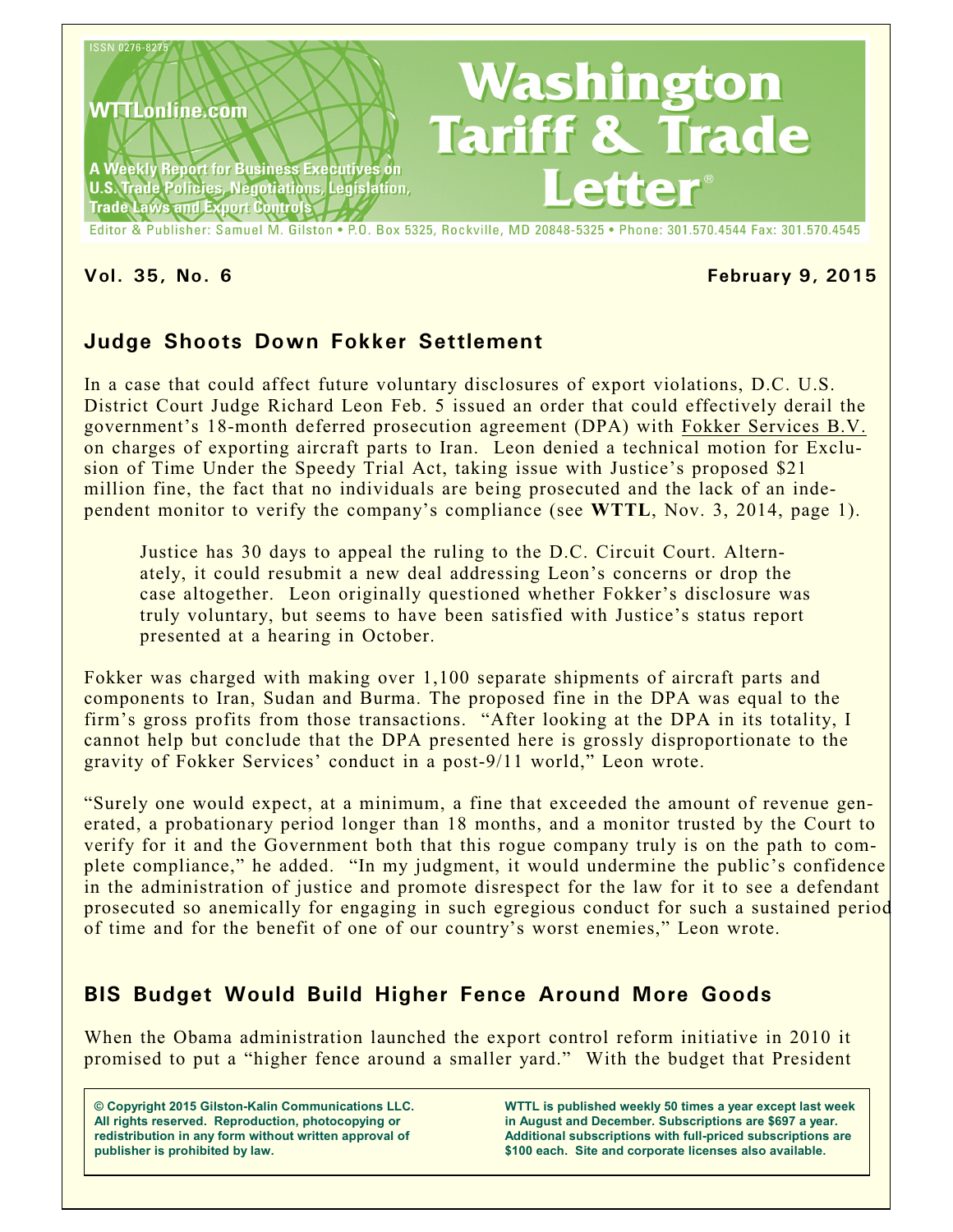Obama sent to Congress Feb. 2 for fiscal year 2016, which will start Oct. 1, 2015, the Bureau of Industry and Security (BIS) asked for the addition of 22 positions for export enforcement. "This is the higher walls part," BIS Under Secretary Eric Hirschhorn told WTTL in an exclusive interview. "We're putting walls around all the products we are responsible for," he said.

The addition of staff to BIS enforcement is likely to fuel the concerns of defense firms that they face more legal actions and fines because their products were transferred from the U.S. Munitions List (USML) to Commerce Control List (CCL). Industry has been worried that BIS will have a heavier enforcement hand than State's Directorate of Defense Trade Controls.

The budget proposal for export enforcement, which still depends on congressional enactment, would increase the enforcement staff by 13% to 189 "full-time-equivalent" positions in government jargon. In comparison, export administration would have 214 FTEs, if the BIS budget request is approved.

Hirschhorn defended the enforcement increase based on the increase in the number of licenses and exports it will have to oversee due to the transfer. "We're doubling our licensing volume," he said. "There are still defense parts. The fact that they are considered less significant than some big sub-assemblies or some finished products doesn't mean they have become light bulbs that you pick up at Strossmeyer's Hardware Store," he added. "These are defense parts and we treat them as such," he said.

"We're not asking for as big a percentage increase in agents as the percentage increase we are seeing in what we are responsible for in exports," Hirschhorn said. "We're trying to stay even, making sure on the agent part and on the intel analysis part we are able to keep up with the same level of effort," he added. "The problem is if the number of transactions for what we are responsible goes up and the number of people doesn't, then we're doing less and we don't want to be there," he said.

Of the 22 new enforcement positions requested, 15 will be agents assigned either to BIS field offices or as analysts at agency headquarters to aid district enforcement efforts. "We're going to have more agents around the United States as well as more analysts to support them," Hirschhorn said.

Included in the budget request for enforcement would be the addition of three more Export Control Officers (ECOs) who work overseas to conduct license checks and verifications. These three would be in addition to the seven ECOs now in China, Hong Kong, India, Russia, Singapore, and the United Arab Emirates (UAE). One new ECO would be assigned to Frankfurt, Germany, Commerce budget statements explain. Another would go to Istanbul, Turkey, and a third to Dubai in the United Arab Emirates.

An additional position would be added to the BIS Information Triage Unit (ITU) and one more to Export Enforcement's Office of Enforcement Analysis (OEA). BIS is supposed to provide a deputy director for programs to the Export Enforcement Coordination Center (E2C2) that was established in 2010. Since then the job has been held by a special agent on temporary assignment. If the new budget is approved, BIS would assign a full-time deputy director plus two analysts. A Commerce budget guide says BIS processed more than 30,000 license applications in fiscal 2014, which began Oct. 1, 2013 (a 25% increase compared to prior years). "In FY 2015, BIS expects that number to be approx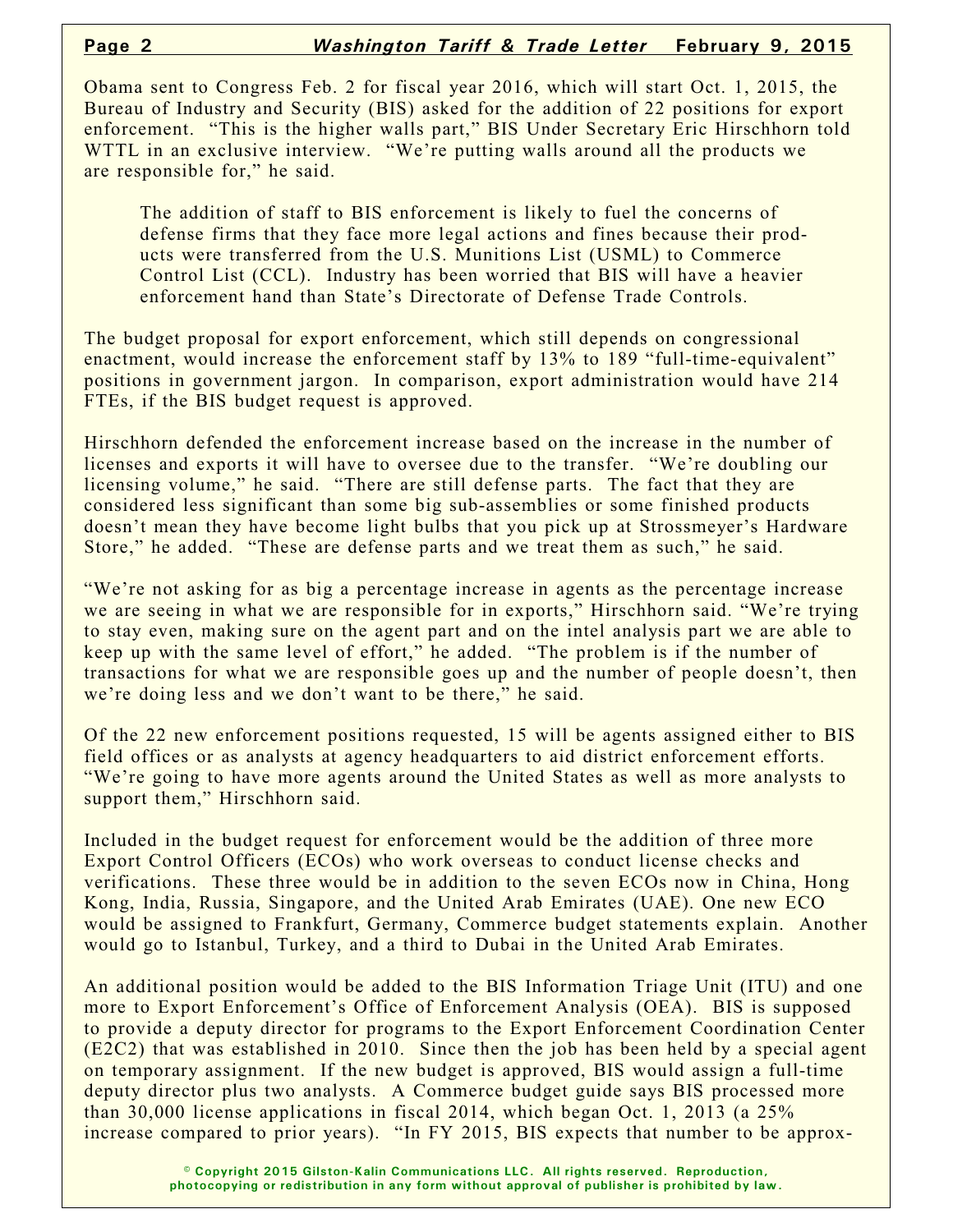imately 40,000," it adds. In fiscal 2014, there were 42,837 transactions under BIS jurisdiction, including individual licenses, exports under license exceptions and commodity classifications, the guide reports. It estimates that number will rise to 80,000 in fiscal 2015, which started Oct. 1, 2014, and to 100,000 in the fiscal year starting Oct. 1, 2015.

Even with that increase, the agency is seeking only two more staffers for its export administration staff. The pair will be assigned to export compliance, the BIS training and outreach program. In previous budgets, BIS had been given funds to boost the export licensing staff, Hirschhorn noted.

In anticipation of the heavier licensing load, BIS has assigned 24 staffers to the licensing office handling 600-series licenses. Although the agency did not request additional licensing officers for the coming fiscal year, Hirschhorn said it is closely monitoring its workload to ensure it has enough staff. "We are following it very closely, literally everyday in fact," he said.

"If it turns out for any reason it's not enough, we may come for more. For the moment, we are keeping up with licensing volume and are comfortable with our ability to do that," he told WTTL. "We are still in the 14-15 day range for the average processing time for 600-series licenses," he added.

## **BIS Finds Foreign Availability of Etching Equipment**

Ask and you shall receive. In response to claims from the Semiconductor Equipment and Materials International (SEMI) industry association, BIS has determined that foreign availability exists for anisotropic plasma dry etching equipment controlled for national security reasons under Export Control Classification Number (ECCN) 3B001.c.

In the Federal Register Feb. 9, the agency determined that "the etching equipment of ECCN 3B001.c capability is available-in-fact to China, from a non-U.S. (Chinese) source, in sufficient quantity, and of comparable quality so that continuation of the existing national security export control would be ineffective in achieving its purpose," it said.

BIS says it has provided a proposal to State to submit to the Wassenaar Arrangement to remove the 3.B.1.c control from the regime's Dual-Use List. It also said it welcomes comments on this foreign availability determination on an ongoing basis.

BIS launched the rare foreign availability assessment in September 2014 (see **WTTL**, Sept. 8, 2014, page 1). "BIS conducted interagency meetings with stakeholders, obtained input from the exporting community, and visited, in China, a producer of anisotropic plasma dry etching equipment meeting the 3B001.c control parameters, and a foundry using a Chinese-produced anisotropic plasma dry etching tool," the agency said.

This type of semiconductor etching equipment is used in the production process of a variety of dual-use semiconductor devices such as flash memories, microwave monolithic integrated circuits, transistors and analog-to-digital-converters. The devices are suitable for use in a variety of both civil and military applications that include different types of radars, point-to-point radio communications, microprocessors, cellular infrastructure, and satellite communications, the agency added.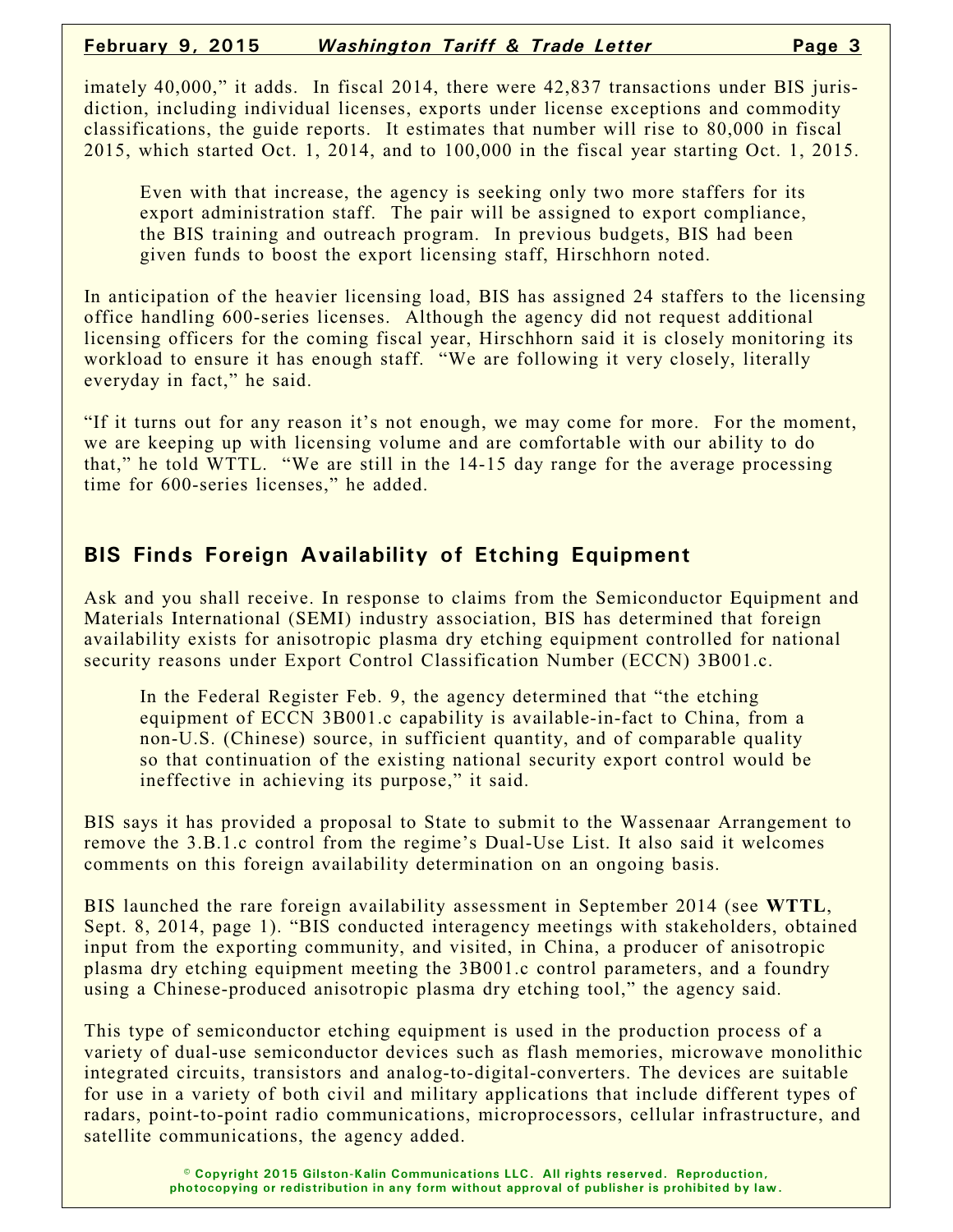## **U.S. Exports, Imports in 2014 Edged Up**

U.S. exporters overcame the headwinds of slower trade in Asia and South America and the rising dollar to achieve a 2.8% increase in merchandise exports in 2014, Commerce

| Preliminary 2014 vs. 2013 U.S. Merchandise Trade Figures<br>(in billions) |                        |                        |                    |                        |                        |              |  |  |
|---------------------------------------------------------------------------|------------------------|------------------------|--------------------|------------------------|------------------------|--------------|--|--|
|                                                                           | 2014<br><b>Exports</b> | 2013<br><b>Exports</b> | %<br><b>Change</b> | 2014<br><b>Imports</b> | 2013<br><b>Imports</b> | %<br>Change  |  |  |
| <b>Total</b>                                                              | 1,623.3                | 1,579.6                | 2.8%               | 2,345.8                | 2,268.3                | 3.4%         |  |  |
| <b>BY COUNTRY/REGION</b>                                                  |                        |                        |                    |                        |                        |              |  |  |
| Canada                                                                    | 312.0                  | 301.6                  | 3.5                | 346.1                  | 332.6                  | 4.1%         |  |  |
| <b>Mexico</b>                                                             | 240.3                  | 226.1                  | 6.3                | 294.2                  | 280.5                  | 4.9          |  |  |
| European Union (28)                                                       | 276.7                  | 262.2                  | 5.5                | 417.8                  | 387.6                  | 7.8          |  |  |
| Germany                                                                   | 49.4                   | 47.4                   | 4.4                | 123.2                  | 114.3                  | 7.7          |  |  |
| France                                                                    | 31.2                   | 31.7                   | $-1.7$             | 47.0                   | 45.7                   | 2.9          |  |  |
| <b>United Kingdom</b>                                                     | 53.9                   | 47.4                   | 13.8               | 54.0                   | 52.8                   | 2.3          |  |  |
| Japan                                                                     | 67.0                   | 65.2                   | 2.7                | 133.9                  | 138.6                  | $-3.3$       |  |  |
| China                                                                     | 124.0                  | 121.7                  | 1.9                | 466.7                  | 440.4                  | 6.0          |  |  |
| NICs: HK, Singapore,<br>Taiwan, Korea                                     | 142.8                  | 140.2                  | 1.8                | 132.4                  | 123.9                  | 6.9          |  |  |
| <b>South/Central America</b>                                              | 184.8                  | 184.4                  | 0.2                | 150.4                  | 158.5                  | $-5.1$       |  |  |
| <b>BY SECTOR</b>                                                          |                        |                        |                    |                        |                        |              |  |  |
| Agriculture                                                               | \$144.2                | \$136.2                | 5.8%               | \$125.8                | \$115.1                | 9.2%         |  |  |
| Aircraft, parts, engines                                                  | 112.7                  | 105.0                  | 7.3                | 53.0                   | 46.9                   | 13.0         |  |  |
| Autos, parts, engines                                                     | 159.5                  | 152.6                  | 4.5                | 327.8                  | 308.8                  | 6.2          |  |  |
| Clothing                                                                  | 3.2                    | 3.4                    | $-5.9$             | 86.3                   | 87.9                   | $-1.8$       |  |  |
| <b>Chemicals-Organic</b>                                                  | 39.6                   | 42.5                   | $-6.8$             | 52.3                   | 52.3                   | $\mathsf{o}$ |  |  |
| Chemicals-Inorganic                                                       | 11.4                   | 11.2                   | 1.7                | 13.1                   | 14.2                   | $-7.7$       |  |  |
| Petroleum, total<br>categories                                            | 145.7                  | 137.6                  | 8.1                | 334.1                  | 369.7                  | $-9.6$       |  |  |
| Iron & Steel                                                              | 18.4                   | 18.4                   | $\overline{O}$     | 46.9                   | 36.6                   | 28.1         |  |  |
| Metalworking Mach.                                                        | 7.5                    | 7.6                    | 1.3                | 11.4                   | 11.3                   | 3.5          |  |  |
| Pharmaceuticals                                                           | 50.9                   | 48.4                   | 5.2                | 92.0                   | 84.0                   | 9.5          |  |  |
| <b>Semiconductors</b>                                                     | 43.5                   | 42.6                   | 2.1                | 44.0                   | 41.4                   | 6.2          |  |  |
| <b>Telecommunications</b>                                                 | 40.6                   | 39.7                   | 2.3                | 58.7                   | 54.4                   | 7.9          |  |  |

reported Feb. 5. Despite the sharp decline in oil prices, imports were still able to grow 3.4% over 2013 (see table).

The economic slowdown in China caused exports there to rise only 1.9% compared to 2013 when they jumped nearly 11%. Imports from China rose at a faster pace than the year before, lifting by 6% and producing a \$342.7% trade deficit, almost half of the total deficit of \$722.5 billion.

Service exports increased \$22.9 billion to \$710.3 billion in 2014. The biggest service sector increases came in travel, which increased \$5.9 billion, intellectual property in the form of royalties that increased \$5.7 billion and financial services, which grew by \$5.4 billion.

Service imports also rose, gaining \$16.4 billion to \$478.5 billion. Travel was also the main winner on the import side, growing by \$6.7 billion, with business services increasing by \$5.6 billion and transport by \$3.7 billion. The near recession in the European Union (EU) didn't prevent a growth

in exports to major markets in Germany and the United Kingdom, but France's economic problems contributed to a 1.7% decline in U.S. exports. For the second year in a row, U.S. imports from Japan declined, dropping by 3.3%, while exports to Japan rose only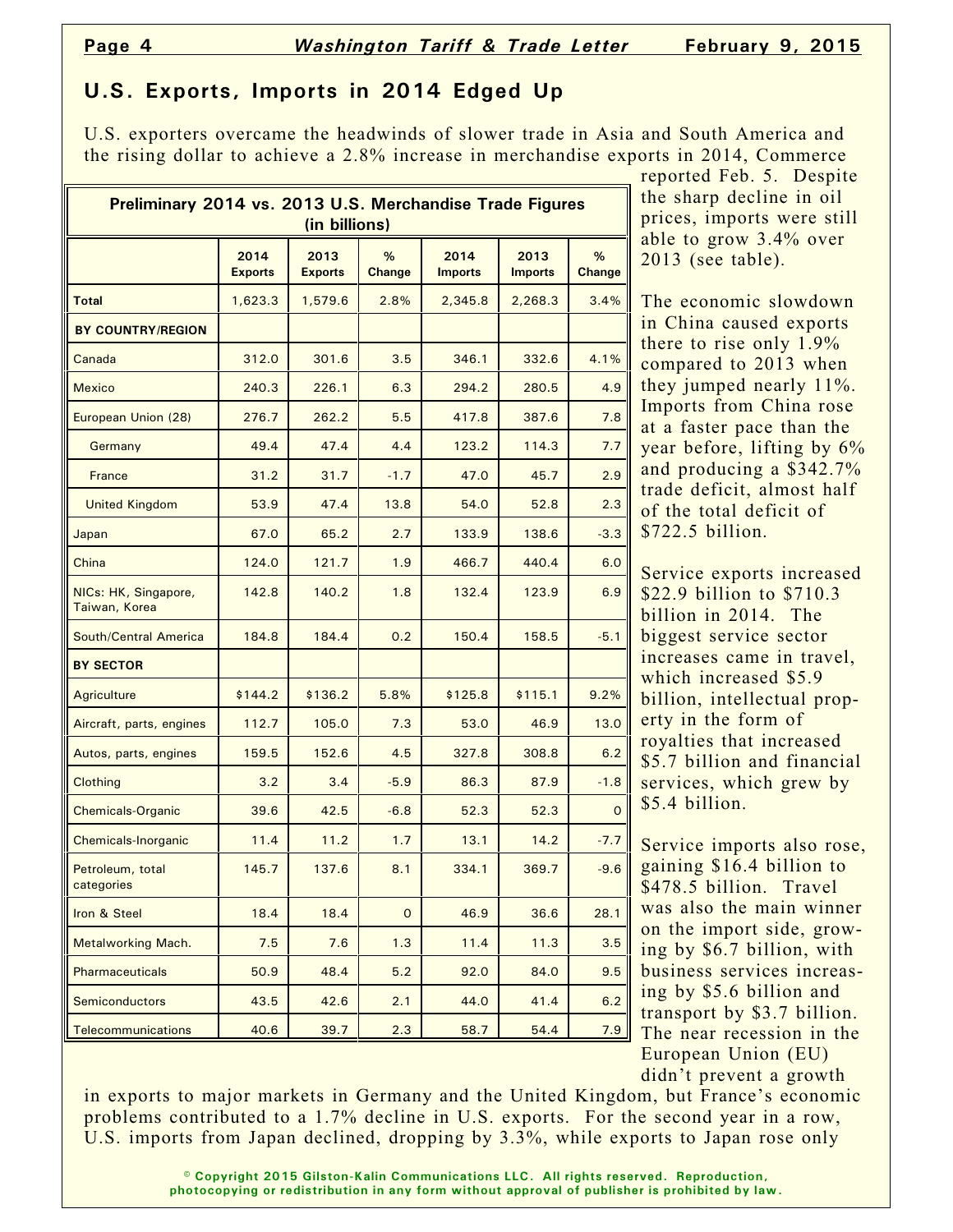2.7%. The U.S. steel industry's complaints about rising steel imports appear to be justified by the 28.1% surge in imports in 2014, far above any other major industrial sector. The consequences of the shift of production of pharmaceuticals offshore and the growth of imports on generic drugs are seen in the 9.5% increase in drug imports.

Weak retail sales in 2014 may account for the 1.8% decline in clothing imports. Nonetheless, with most apparel imported, the trade deficit in this sector reached \$83.1 billion. According to preliminary Census figures, Customs collected \$11.2 billion in duties on apparel imports, representing nearly 35% of total estimated duties collected on imports.

The sharp fall in oil prices and lower consumption in the U.S., led to a 9.6% decline in imports of petroleum products. Despite lower global prices, U.S. exports of petroleum products still rose 8.1%. In other sectors, nonmonetary gold exports declined by \$11.6 billion to \$22.5 billion, reflecting lower sales in China and India. Excavating machinery exports dropped by \$1.75 billion to \$13 billion. Exports were up for industrial machines, electrical apparatus and scrap, which reached almost \$21 billion.

### **Obama Reopens Fight over Trade Reorganization**

In his budget proposal for fiscal 2016, which starts Oct. 1, 2015, President Obama has once again proposed a controversial consolidation of all trade agencies within the Department of Commerce. Three years ago when he first suggested the same idea, it was shot down forcefully by members of Congress and the business community.

Once again Obama has called on Congress to give him the authority to combine into a reconfigured Commerce, all of the department's core business and trade functions, which would include the International Trade Administration and the Bureau of Industry and Security, the Small Business Administration, the Office of the U.S. Trade Representative, the Export-Import Bank, the Overseas Private Investment Corporation, and the U.S. Trade and Development Agency (see **WTTL**, Jan. 16, 2012, page 2).

Also to be included in the proposed new department are Treasury's Community Development Financial Institution Program, and statistical agencies at the Labor Department and National Science Foundation. The National Oceanic and Atmospheric Administration that is now in Commerce would move to the Interior Department.

Senate Finance Committee Chairman Orrin Hatch (R-Utah) was among the first to criticize the proposal. "The Administration's proposal to eliminate the Office of the U.S. Trade Representative as we know it is misguided at best. Folding an agency with a proven track record, like USTR, into a massive government bureaucracy would only undermine its effectiveness," Hatch said in a statement.

Finance and the House Ways and Means Committee have long considered the USTR their special creation and leverage into presidential trade policies and actions. Other committees have also jealously guarded their jurisdiction over pieces of the trade pie. Legislation that Sen. William Roth (R-Del.) introduced in 1983 to consolidate trade into a Department of International Trade and Investment (DITI) was killed because of the same congressional turf protection. "By bringing together the core tools to expand trade and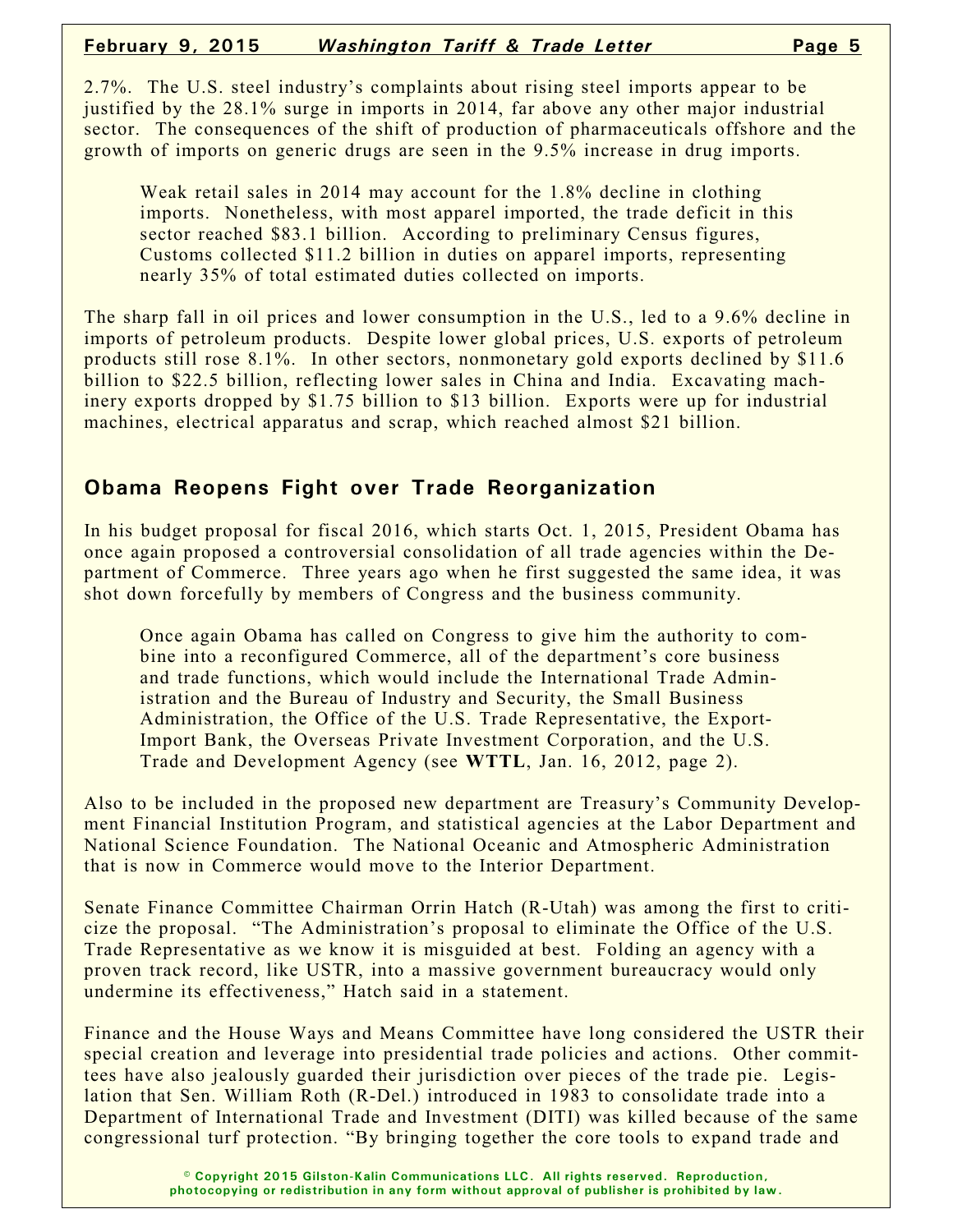investment, grow small businesses, and support innovation, the new department would coordinate these resources to maximize the benefits for businesses and the economy. With more effectively aligned and deployed trade promotion resources, strengthened trade enforcement capacity, streamlined export finance programs, and enhanced focus on investment in the United States, the Government could more effectively implement a strong, pro-growth trade policy," said a statement accompanying the budget.

## **Trade Deficit with FTA Partners Still Needs Explaining**

As the Obama administration continues its push for more multilateral free trade agreements (FTAs), statistics released Feb. 5 show that the U.S. racked up a \$62 billion

| 2014 U.S. Trade with<br><b>Free Trade Agreement Partners</b><br>(in millions) |                               |                        |                |  |  |  |
|-------------------------------------------------------------------------------|-------------------------------|------------------------|----------------|--|--|--|
| <b>Country</b>                                                                | <b>U.S.</b><br><b>Exports</b> | U.S.<br><b>Imports</b> | <b>Balance</b> |  |  |  |
| Australia                                                                     | 26,667                        | 10,669                 | \$15,998       |  |  |  |
| <b>Bahrain</b>                                                                | 1,060                         | 965                    | \$95           |  |  |  |
| Canada                                                                        | 312,032                       | 346,062                | ( \$34, 031)   |  |  |  |
| Chile                                                                         | 16,631                        | 9,491                  | \$7,139        |  |  |  |
| Colombia                                                                      | 20,317                        | 18,234                 | \$2,083        |  |  |  |
| Costa Rica                                                                    | 7,026                         | 9,507                  | ( \$2,481)     |  |  |  |
| Dominican Rep.                                                                | 7,955                         | 4,519                  | \$3,436        |  |  |  |
| El Salvador                                                                   | 3,347                         | 2,396                  | \$951          |  |  |  |
| Guatemala                                                                     | 6,057                         | 4,217                  | \$1,839        |  |  |  |
| <b>Honduras</b>                                                               | 5,932                         | 4,643                  | \$1,289        |  |  |  |
| Israel                                                                        | 15,074                        | 23,051                 | (\$7,977)      |  |  |  |
| Jordan                                                                        | 2,052                         | 1,357                  | \$695          |  |  |  |
| Korea, South                                                                  | 44,544                        | 69,606                 | ( \$25,062)    |  |  |  |
| Mexico                                                                        | 240,326                       | 294,158                | ( \$53, 831)   |  |  |  |
| <b>Morocco</b>                                                                | 2,068                         | 991                    | \$1,077        |  |  |  |
| <mark>Nicaragua</mark>                                                        | 1,014                         | 3,104                  | ( \$2,090)     |  |  |  |
| Oman                                                                          | 2,014                         | 975                    | \$1,039        |  |  |  |
| Panama                                                                        | 10,398                        | 400                    | \$9,998        |  |  |  |
| Peru                                                                          | 10,070                        | 6,079                  | \$3,991        |  |  |  |
| Singapore                                                                     | 30,532                        | 16,464                 | \$14,068       |  |  |  |
| <b>TOTAL</b>                                                                  | \$765,115                     | \$826,890              | ( \$61, 775)   |  |  |  |

trade deficit with the 20 countries with which it already has FTAs. While that figure seems large and trade critics will use against fast-track trade legislation and ongoing talks with the Trans-Pacific Partnership (TPP), the explanation comes down to two sectors: oil and autos.

The deficits with Canada (-\$34.0 billion) and Mexico (-\$53.8 billion) are the primary reason for the FTA deficit. Without those two countries, the other 18 FTAs would produce a \$26 billion merchandise trade surplus (see chart).

With the current debate over building the Keystone XL pipeline and U.S. energy independence growing, crude oil policy has gained importance in the trade agenda.

Energy imports from Canada and Mexico account for the bulk of the deficit with those two partners. The U.S. imported \$83.0 billion in crude oil from Canada in 2014 and \$27.7 billion from Mexico.

Autos are another large factor in NAFTA trade that has drawn complaints from U.S. unions about trade with Mexico. While the U.S. has only \$2.5 billion deficit with Canada for trade in cars, trucks and parts, it has a \$63.0 billion deficit with Mexico.

The \$25.1 billion deficit with South Korea creates another public relations challenge for trade supporters. But as with Mexico,

the main cause of that shortfall is due almost entirely to auto trade, with the U.S. suffering a \$21.4 billion deficit with Seoul in this sector. Among other FTA partners, the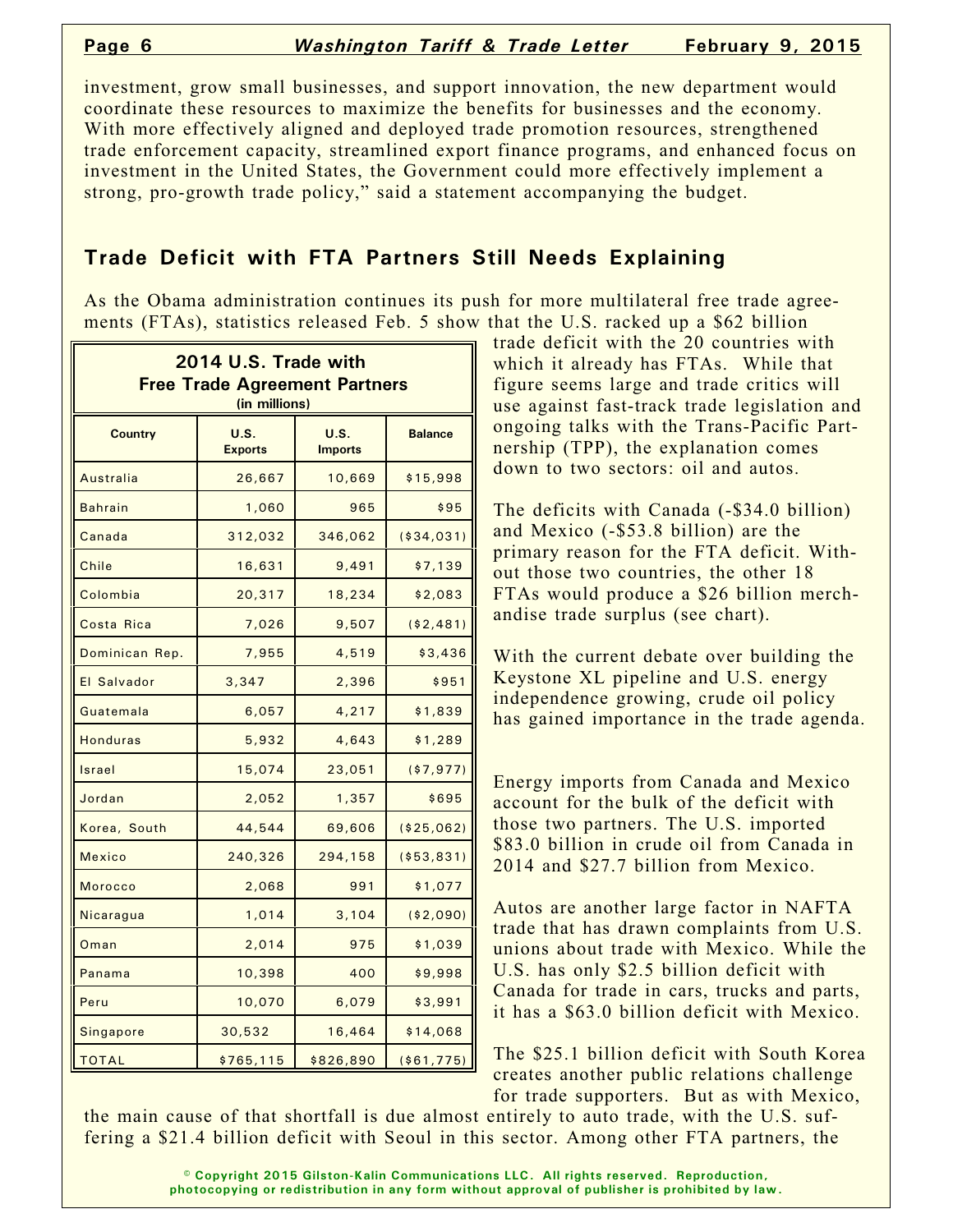#### **February 9, 2015** *Washington Tariff & Trade Letter* **Page 7**

U.S. is running a surplus with CAFTA-DR nations, mostly due to a decrease in apparel imports, as well as with some countries participating in TPP talks, including Australia, Chile, Peru and Singapore. The Census trade report didn't include country-by-country services trade which probably would increase the U.S. surplus.

# **Justice Informs Court on New FOIA Law for Export Data**

Justice attorneys hope to put to rest a lawsuit seeking release of BIS licensing information because of the lapse of the Export Administration Act (EAA) and its Section 12(c) data protections. In a letter filed in the Ninth Circuit Court Jan. 8, Justice attorney John Koppel informed the court that President Obama in December signed a bill (S. 1683) that "makes unmistakably clear Congress's intent to keep the records at issue in this litigation exempt from disclosure" under the Freedom of Information Act (FOIA).

Justice filed the letter in the case of *Electronic Frontier Foundation* [EFF] *v. Dept. of Commerce*. "The legislation thus supports the arguments set forth throughout the government's opening and reply briefs in the instant case. Furthermore, this Court's case law also establishes beyond peradventure that the new legislation applies to this pending case," it continued.

With the new law, Justice is expected to seek dismissal of that suit, but no motion had been filed as of press time. The new law puts the EFF case "on the same footing" as *Wisconsin Project v. Dep't of Commerce* in 2003 and *Times Publishing Co. v. Dep't of Commerce,* which upheld nondisclosure of EAA license applications, Justice said.

Section 209 of the legislation declares that "Section 12(c) of the Export Administration Act of 1979 (50 U.S.C. App. 2411(c)) has been in effect from August 20, 2001, and continues in effect on and after the date of the enactment of this Act, pursuant to the International Emergency Economic Powers Act." It also says 12(c) comes under FOIA provisions excluding certain government information from release. The last extension of the EAA expired in 2001 (see **WTTL**, Dec. 15, page 1).

### **Changes in Cuban Relations Get Rough Reception in House**

If where you stand depends on where you sit, then sitting on the House Foreign Affairs Committee is likely to put you in strong opposition to President Obama's renewal of relations with Cuba and his call for ending the 50-year trade embargo against the island. At a committee hearing Feb. 4, Obama's diplomatic initiative, as well as changes in trade and travel rules, drew bipartisan complaints. The only support for the policy came from a few members from farm states and loyal Democrats.

Committee members had two main complaints about the new policy. They objected to not being consulted in advance on the change in policy and they are concerned the changes will benefit the Cuba government and not the Cuban people (see **WTTL**, Feb. 2, page 6).

"Members of Congress were left in the dark. Most of the administration, including the State Department, were left in the dark," said Chairman Ed Royce (R-Calif.). "Instead of dismantling a 50-year-old failed policy, the administration may have given a 50-year-old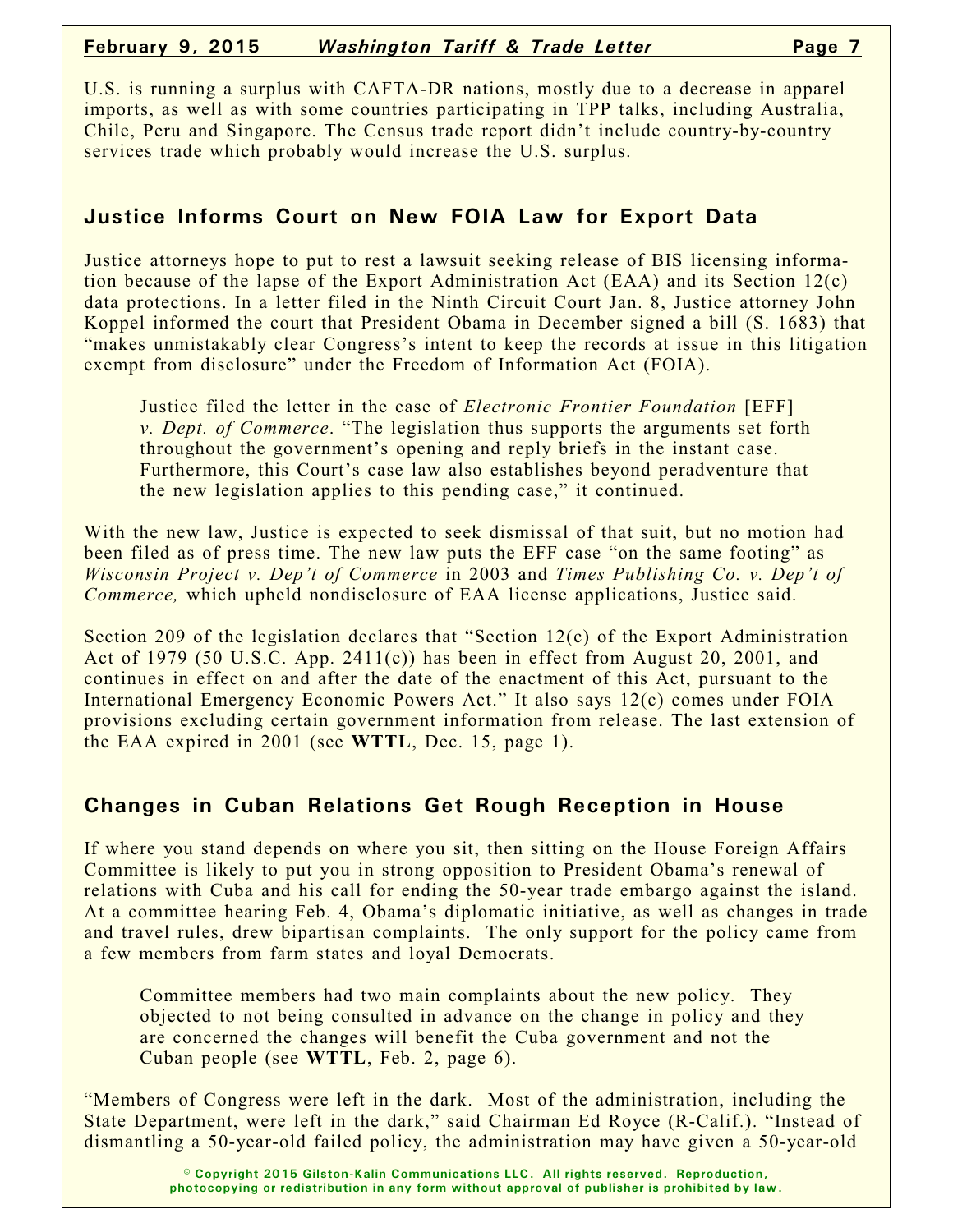failed regime a new lease on life to continue its repression at home and militant support for Marxist regimes abroad," he said. Ranking Member Elliot Engel (D-N.Y.) was almost as harsh. "Normalizing relations with Cuba cannot be a one-way street, and, at this time, I believe that Congress must see a greater political opening in Cuba before lifting the embargo. There must be give and take on both sides," he said.

For nearly three hours, the committee grilled Assistant Secretary of State Roberta Jacobson, who had just returned from Havana where she discussed the first steps towards normalization of relations. BIS Deputy Assistant Secretary Matthew Borman and Office of Foreign Assets Control Deputy Director John E. Smith also testified but faced only technical questions and gave assurances that the embargo will continue to be enforced.

Among the numerous questions members posed to Jacobson were several dealing with the estimated 6,000 claims pending against Cuba for the confiscation of property and companies with a value of \$8 billion. "I have been cognizant of the claims," Jacobson said. "It is a very important issue that they have to resolve," she added.

### **Ryan Spells out His Demands for Trade Agreements**

The future of U.S. trade policy may hinge on bratwurst and Gouda cheese from Wisconsin, at least from the perspective of House Ways and Means Committee Chairman Paul Ryan (R-Wis.), who gave a forceful speech in favor of trade agreements Feb. 5, but also raised issues that he wants to see addressed in trade pacts with Asia and Europe. While advocating for passage of fast-track trade promotion authority (TPA), Ryan provided no specifics about when he would introduce or act on a bill.

Ryan's reference to sausages and cheese reflect his concerns about European Union (EU) demands for including protection of geographic indications (GIs) in the Transatlantic Trade and Investment Partnership (TTIP) being negotiated. "Our biggest beef with them is they impose food and safety standards based on self-interest instead of science-or sound policy," he said.

"The way they write regulations is pretty opaque," he said. "They're a little prickly about their labeling - or to be more precise, their geographical indications. So since a Wisconsin brat isn't from Germany, they want us to label it a 'bratwurst-like sausage' which to me makes about as much sense as saying the Green Bay Packers engage in a 'soccer-like activity.' It's all a little humorous, but in recent talks, Canada agreed to accept some of these labeling standards for things like feta and fontina. The point is, if we do nothing, the red tape and barriers to our exports will only multiply," Ryan told the Washington International Trade Association.

"For TTIP, the European Union must eliminate all tariffs-every one of them-just as they promised at the outset. And they must go further. They must address those unjustified regulations. Labels are labels-they're meant to inform, not to frighten. And regulations are meant to keep people safe, not to keep politicians in office. The way I see it, this is their opportunity to set up a system that's transparent, coherent, and first-rate. And any agreement must include strong protections for cross-border data flows, investment, financial services, and intellectual property rights," he continued. With regard to the Trans-Pacific Partnership (TPP), the Wisconsin Republican focused on Canada and Japan.